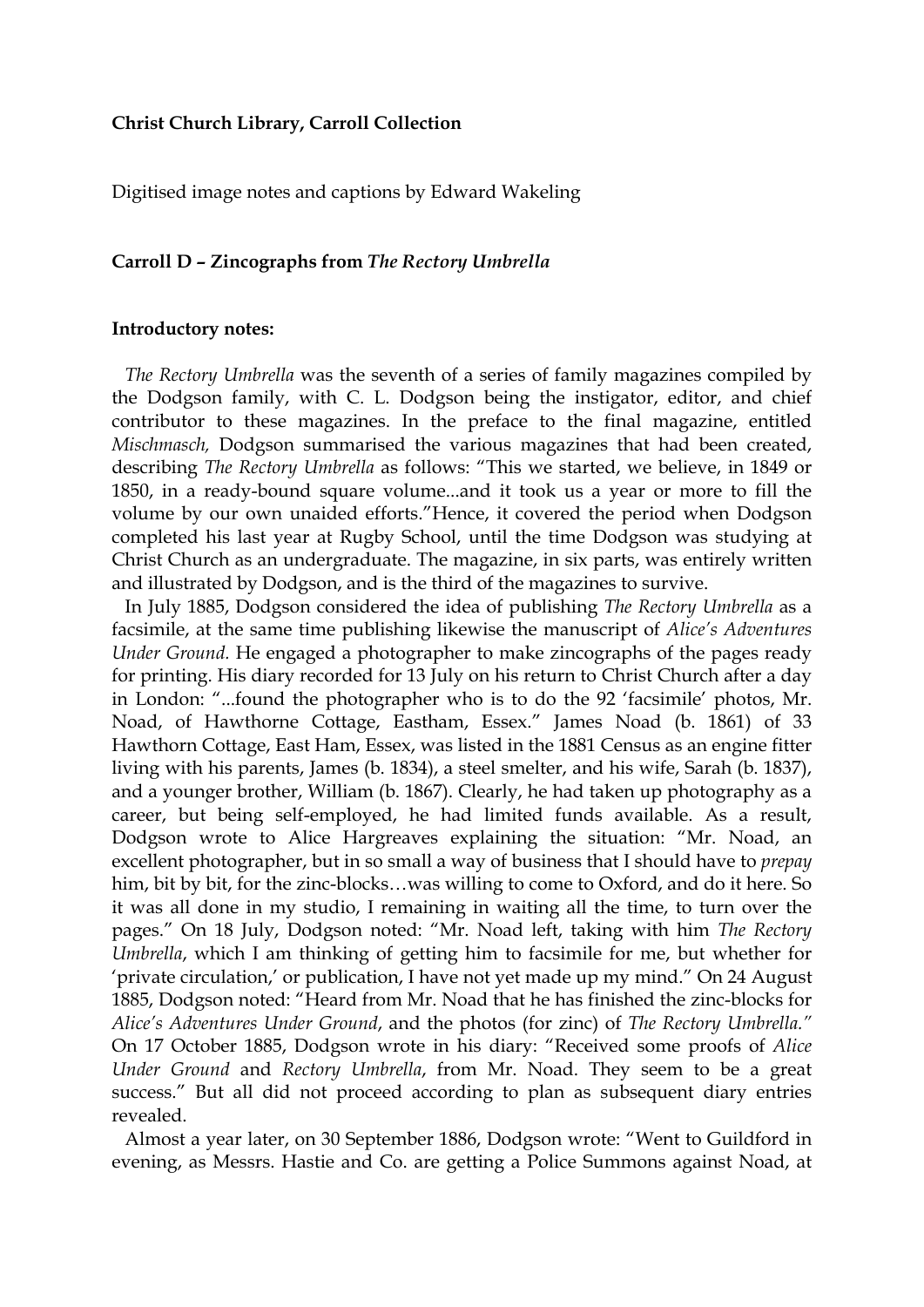the Stratford Court, and I have to appear in person at 9½ on 1st." A letter from Dodgson to Alice Hargreaves, dated 11 November, explained the difficulty with James Noad: "I having prepaid for the whole of the zinc-blocks – the supply suddenly ceased, while 22 pages were still due, and Mr. Noad disappeared! My belief is that he was in hiding from his creditors…. At one time I thought of employing a detective to find him…. In April he called at Macmillan's and left *8* blocks, and again vanished into obscurity. This left us with 14 pages...still missing. I waited awhile longer, and then put the thing into the hands of a Solicitor [Messrs. Hastie and Company], who soon found the man, but could get nothing but promises from him. 'You will never get the blocks,' said the Solicitor, 'unless you frighten him by a summons before a Magistrate.' To this at last I unwillingly consented; the summons had to be taken out at Stratford-le-Bow (that is where this aggravating man is living), and this entailed 2 journeys from Eastbourne – one to get the summons (my *personal* presence being necessary), and the other to attend in Court with the Solicitor on the day fixed for hearing the case." Mr. Noad did not attend the hearing. The case was adjourned for a week, and in the meantime, a warrant was issued to arrest Mr. Noad so that he would appear in court at the next hearing. However, the news of this was sufficiently worrying for Mr. Noad for him to deliver the 14 remaining negatives. Dodgson then dropped the case against Mr. Noad.

 Dodgson never proceeded with the idea of getting a facsimile of *The Rectory Umbrella* produced, and the following sheets appear to be the only facsimile proofs to have survived. In October 1932, *The Rectory Umbrella and Mischmasch* was published with a Foreword by Florence Milner, by Cassell and Company. The manuscript is now part of the Harcourt Amory Collection at Harvard College Library.

Carroll-D1\_r

A facsimile proof page from *The Rectory Umbrella* taken from the first chapter of "The Walking-Stick of Destiny" including a drawing by Dodgson. This is page 4, and the text indicates that the second chapter continues on page 8.

Carroll-D1\_v

The verso is blank.

Carroll-D2\_r

This facsimile proof sheet is the subsequent page of the magazine containing Dodgson's poem in mock early English, "Ye Fatalle Cheyse" with footnotes. The surrounding drawings are also by Dodgson.

Carroll-D2\_v

The verso is blank.